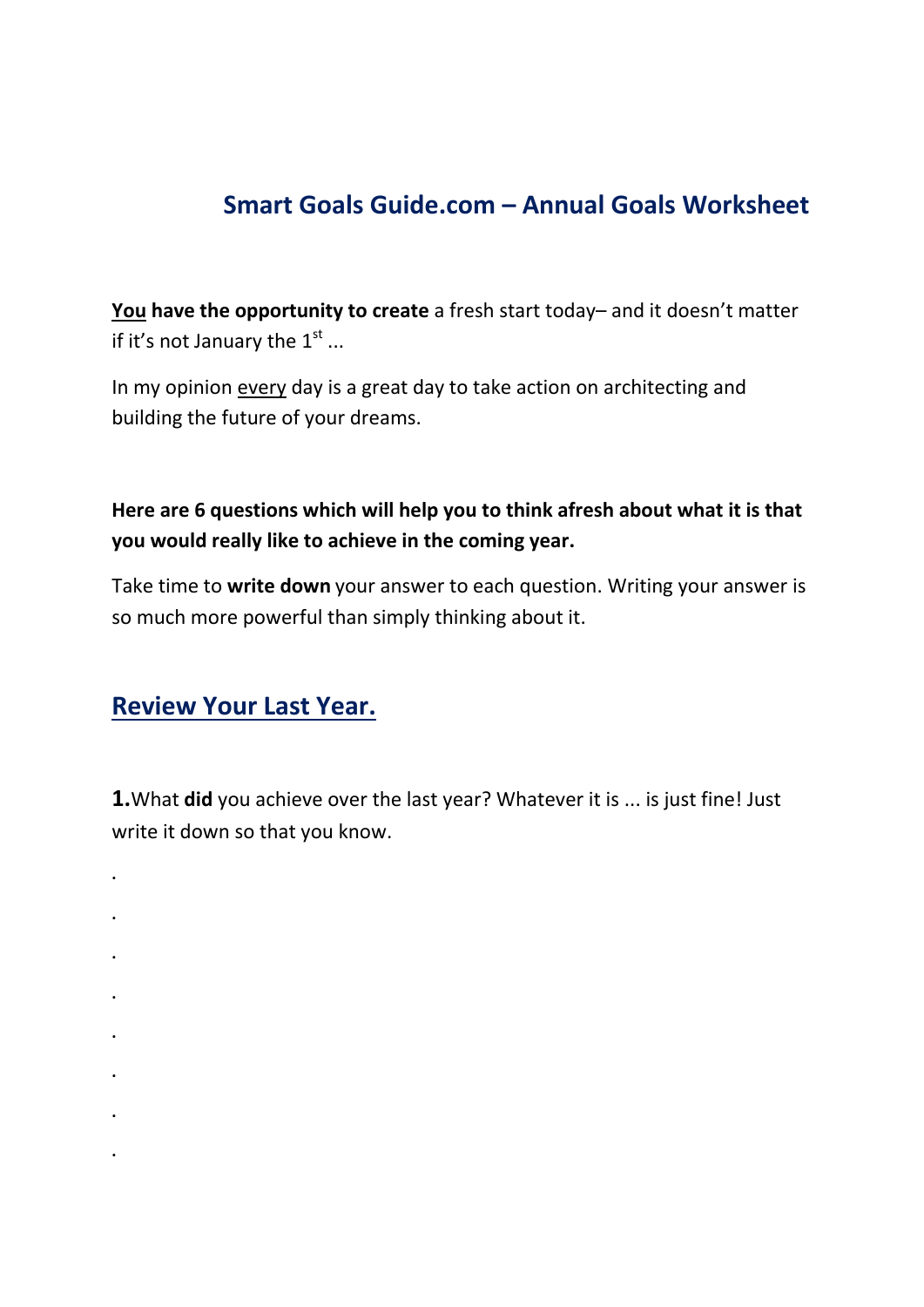**2.**What **were you** trying to achieve over the last year but didn't? Write that down too.

.

.

.

.

.

.

.

.

.

.

.

.

.

.

.

.

**Now Architect & Design The Twelve Months Ahead**

**3**. Imagine yourself in **12 months time**. You are really pleased with how the year has turned out. Take the time you need and just write down whatever you **would like to be, have or do** in twelve months time. Write in as much detail as possible. The more detail the better. Really get excited and use your imagination without limits!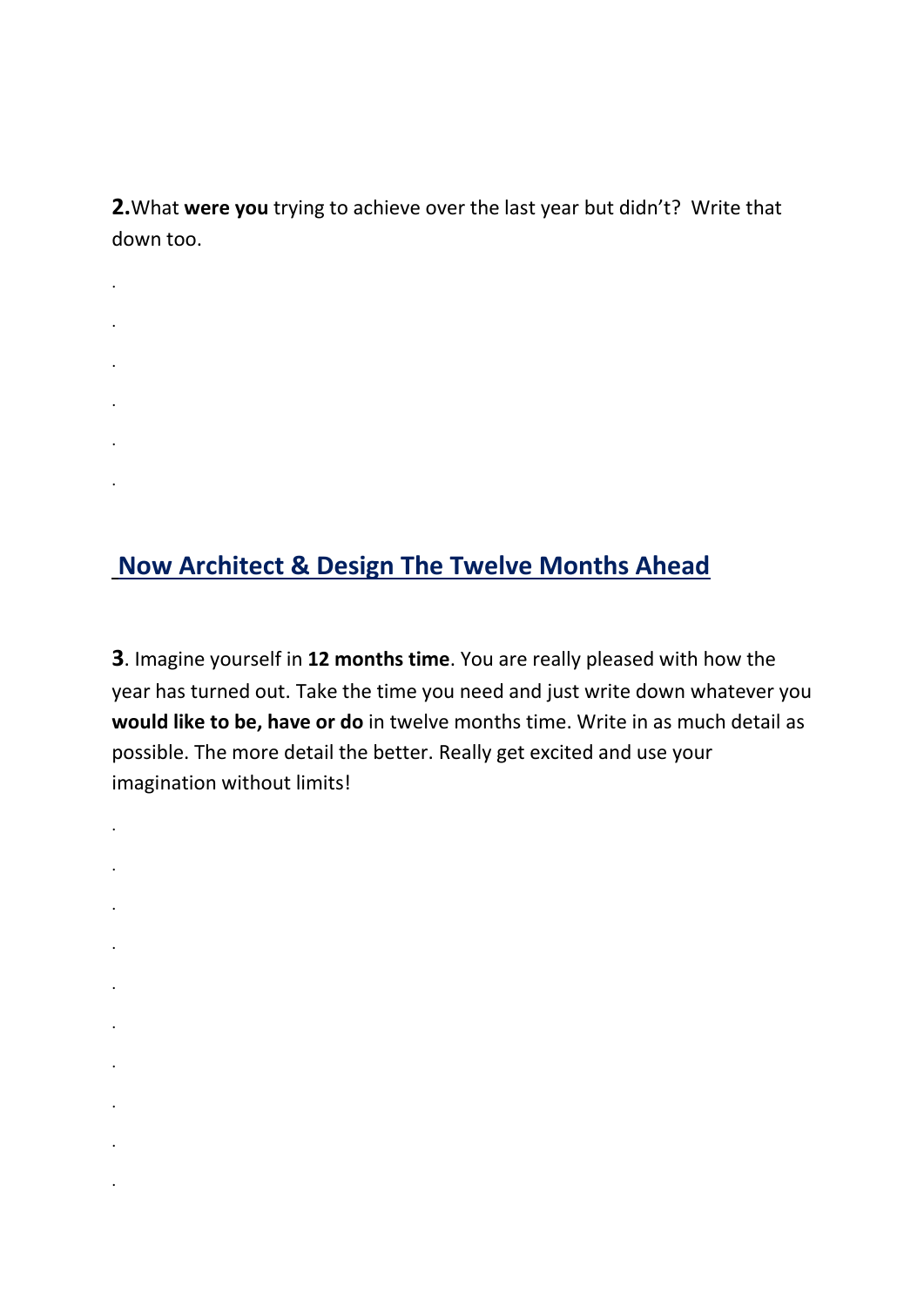- . .
- .
- .
- .
	-
- .

# **Prioritize**

.

.

.

.

**4.** Now select the 2- 3 goals that are the most important for you. The 2-3 things that would really have you saying and feeling 'wow' at the end of 12 months.

# **Create S.m.a.r.t Goals**

**5.** Create a S.m.a.r.t goal for the 2-3 areas you have prioritised. Your goal will be specific and measurable , achievable, relevant and timebound. (See [www.smart-goals-guide.com](www.smart-goals-guide.com%20) if you need to learn how to do this). The key is to make your goal as detailed and specific as possible.